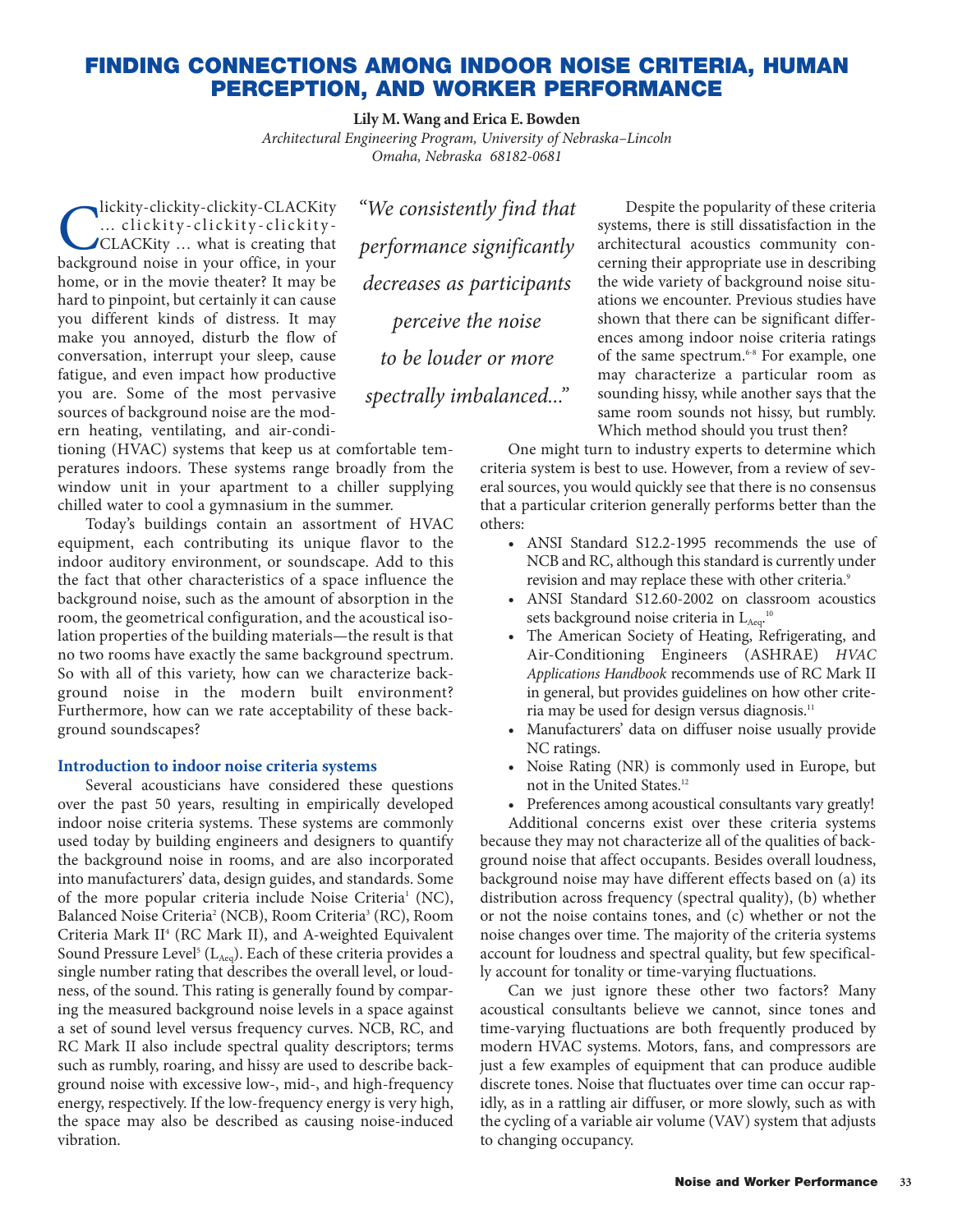# **How does indoor noise affect occupant perception and performance?**

Many sources list the range of indoor noise criteria ratings that are appropriate for some space usage; for example, an auditorium should maintain a lower noise criteria than the lobby that serves it. But questions have arisen about how well these criteria systems are related to actual occupant perception of the noise. Building owners are also very interested in whether or not meeting a particular noise criteria may be linked to worker performance. Unfortunately, the range of research in this field is not yet broad enough to provide definitive answers to these questions.

Recent studies linking subjective perception of ambient noise with measured sound spectra have demonstrated conflicting results. In these studies, people were asked to rate their general perception of the background noise, and their responses were then related to background noise measurements and criteria systems. Tang<sup>13-15</sup> and Ayr<sup>16-17</sup> consistently found  $L_{Aeq}$  to be highly correlated with subjective auditory sensation in office surveys. Persson-Waye and Rylander, on the other hand, found that  $L_{Aea}$  was not a good predictor of annoyance to long-term noise exposure in residences.<sup>18</sup>

Much work has been done on how high levels of noise affect productivity,<sup>19</sup> but the pool of research examining how typical office background noise affects worker performance is more limited. Some researchers have focused on the effects of low frequency noise on task performance.<sup>20-24</sup> Among the main conclusions from these studies are that productivity can be affected by background noise, the impact can potentially change over time, and that the frequency character should be considered. While previous work has been instrumental in proving that a relationship exists between indoor noise and productivity, few studies have tried to determine whether or not the commonly used indoor noise criteria can represent this relationship for a variety of background noise conditions.

# **Research at the University of Nebraska "Indoor Environment Lab"**

We are conducting an extensive study at the University of Nebraska to draw more connections between indoor noise criteria and the effects of HVAC noise on occupant perception and productivity.<sup>25</sup> Human test subjects have been exposed to a wide range of background noise conditions that are typical of existing indoor background noise from HVAC systems. Noise conditions at various levels and spectral quality are used, as well as some with tones and time-varying fluctuations. The test subjects complete performance tests and perception questionnaires under each noise condition, and their scores are then related to criteria ratings of the noise, including NC, NCB, RC, RC Mark II and  $L_{Aea}$ . Our analysis seeks to determine how well the indoor noise criteria systems match human perception and productivity and also to find links between the latter two.

An "Indoor Environment Lab" was specially constructed at the University of Nebraska to conduct this type of research. As shown in Fig. 1, this lab resembles a typical office with



*Fig. 1. View of a work station in the University of Nebraska Indoor Environment Lab.*

carpeting, gypsum board wall construction, and acoustical ceiling tiles. The lab is designed to be acoustically isolated from adjacent spaces, and thus has very low naturally occurring background noise levels. The room is both thermally and acoustically controlled. For our research on indoor noise criteria, the temperature in the room is kept at a relatively constant level, so that the only factor changing is the noise. In the future, the lab may be used for studies on the interaction between the lighting, thermal and acoustical environments.

The variety of background noise conditions are presented over two loudspeakers that are disguised so that neither is easily identifiable. An overhead panel loudspeaker resembles a ceiling tile and a subwoofer in the corner is fashioned to look like an end-table. The overhead loudspeaker primarily supplies mid- to high-frequency energy, while the subwoofer provides the low-frequency components.

So far, the effects of 18 different noise conditions have been examined over several phases of testing. The noises mimic ventilation sound that might be encountered in realworld buildings, and span a range of sound levels (from roughly 37 to 57 dBA), spectral qualities (neutral, rumbly, roaring



*Fig. 2. Two of the tonal noise exposures used in the study. The dashed line shows the levels of the background noise measured from the real-life space. Noise conditions A and B are the laboratory-reproduced spectra with two different tonal prominence ratios.*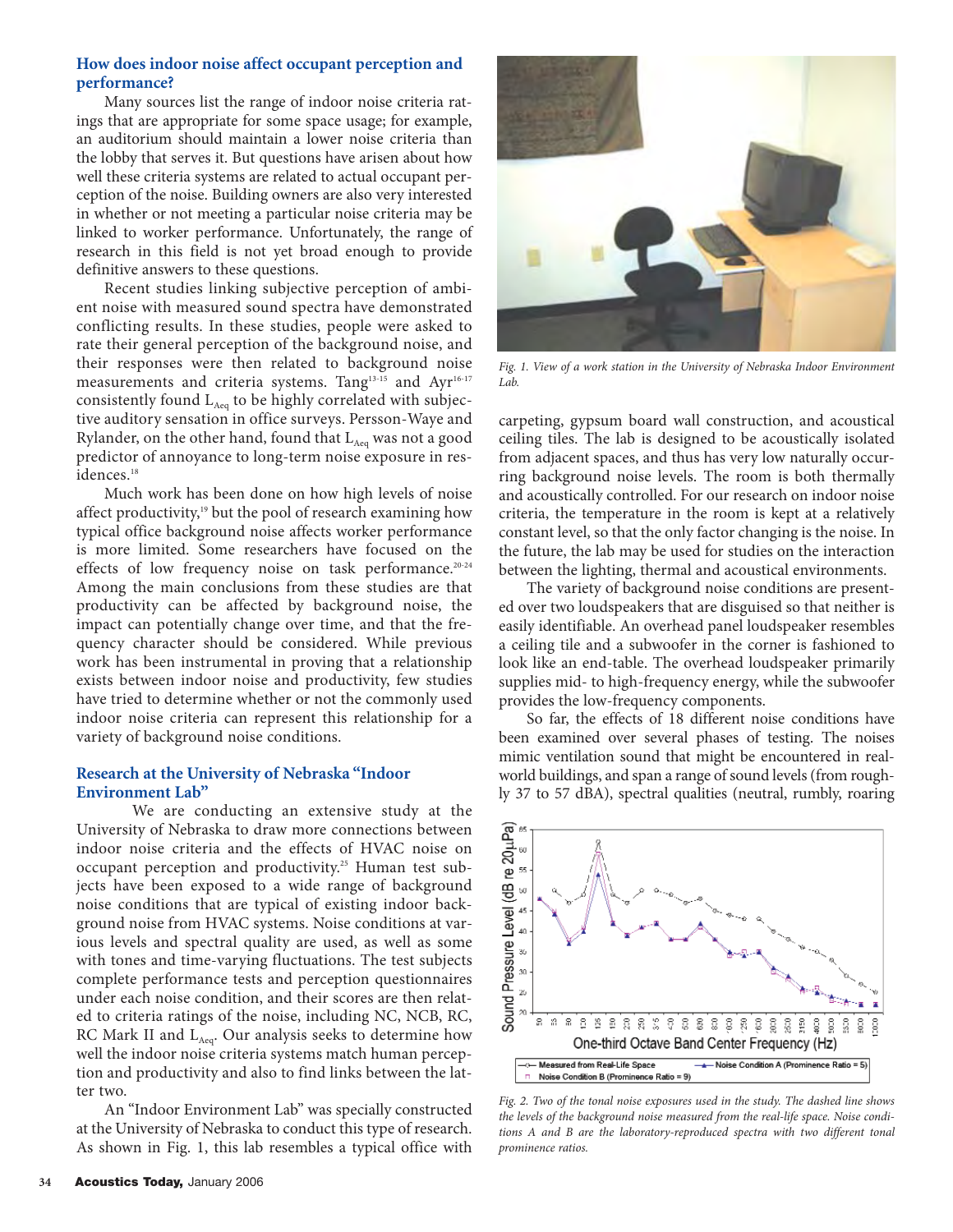and hissy), and characteristics (broadband, with tones, and with time-fluctuating components). Many of the conditions are based on recordings made in real spaces. We have calibrated these recordings so that the sound being reproduced in the lab very nearly matches what was measured in the real-life spaces. Some examples of the sources heard in these noise conditions are an apartment heat-pump, a research laboratory fume hood, twin exhaust fans above a library, and a screw compressor above an office. Figure 2 shows sample spectra of two noise conditions that exhibit a low frequency tone at 120 Hz. The two are essentially identical except for the prominence of the tone; the tone in noise condition A has a higher prominence ratio than in condition B.26

Under each noise exposure, test subjects complete a variety of performance tasks, including typing, math, grammatical reasoning, and proofreading. These computer-administered tests are carefully developed to be equally difficult across all trials. Prior to the testing, all participants are prescreened to ensure that they meet a required level of auditory and visual function and a minimum typing ability of 20 words per minute.

Participants also complete perception questionnaires under each noise exposure. These questionnaires ask them to rate their general impressions of various qualities of the testing room, including the noise, temperature, lighting, and work station comfort. (Recall that only the background noise is manipulated, though.) Additional questions specifically ask them to rate the noise with regard to loudness, annoyance, distraction, tonality, fluctuations over time, and rumble, roar, and hiss characteristics.

The testing takes place over multiple testing days to reduce fatigue. When each participant is finished with all of his/her testing sessions, he/she completes a post-study survey. They are asked if the noises remind them of anything they have heard before. The majority of subjects have responded that the noises sound like HVAC noise, with comments such as, "the noise in my office," or "air-conditioning." When prompted to identify where they think the noises are coming from, most have responded that they are coming from above the ceiling somewhere. Several thought the noise was coming from the air diffuser located adjacent to the overhead panel loudspeaker. This indicates to us that we are realistically mimicking the content and localization of HVAC noise.

#### **After much statistical analysis…**

In all, around 650 hours of subjective testing have been completed. First, we will focus on the results to date connecting indoor noise criteria to human perception. Statistically significant relationships exist between the criteria level ratings and subjective perception. That means that background noise conditions with higher criteria level ratings are perceived to be louder, more annoying, more rumbly, more roaring, and more hissy ( $p<0.01$ ). Examples of such relationships are shown in Fig. 3; as the RC level rating increased, perceptions of loudness (Fig. 3a) and annoyance (Fig. 3b) also increased (p<0.01). Similar graphs have been obtained for the other four criteria methods. These relationships are certainly what we would expect.



*Fig. 3. Subjective perceptions of (a) loudness and (b) annoyance increase as Room Criteria (RC) level rating of noise conditions increases. The subjective rating values are averaged across 30 test subjects and displayed with standard error bars. Similar relationships were found for the other indoor noise criteria tested.*

Next, let us examine the results about spectral quality, as given by the criteria systems and as rated by the test subjects. Only three of the criteria systems studied so far (NCB, RC, and RC Mark II) include descriptors of frequency content. One major difference between these three is that RC Mark II is the only one that includes a roaring descriptor for excessive mid-frequency noise, covering the 125, 250, 500 Hz octave bands. Both NCB and RC lump the frequencies from 16 Hz to 500 Hz into the rumble range.

Ideally, participants should perceive noise conditions rated as "rumbly" by the criteria systems to be more rumbly than conditions rated "not-rumbly." We tested this hypothesis by splitting the noise conditions into groups, depending on their rumble, roar, and hiss ratings given by each criterion. A statistical analysis was then run to see if the perception ratings were higher for (a) the rumbly versus not-rumbly groups, (b) the roaring versus not-roaring groups, and (c) the hissy versus not-hissy groups. Results are mixed. RC spectral ratings match perception in terms of rumble  $(p<0.01)$ ; however, RC spectral ratings are not clearly found to match hiss perception. RC Mark II ratings match perception with regard to roar and hiss  $(p<0.01)$ , but not with rumble. And no significant relations are found between NCB spectral ratings and perception, although a general trend is appropriately followed.

Our conclusion is that the spectral ratings given by the criteria do not fully match subjective perception. We are now taking a closer look at the various criteria to determine if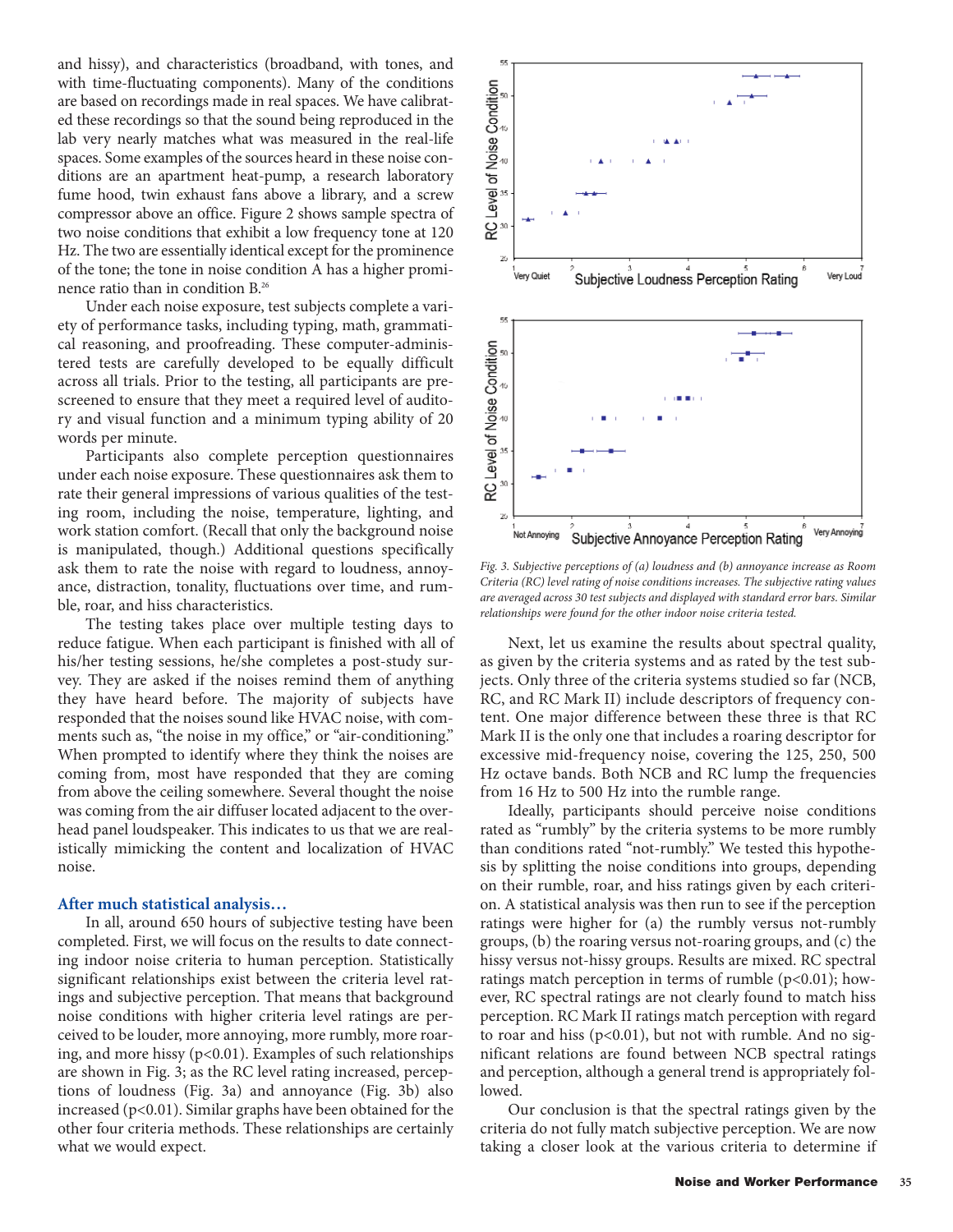adjustments to their methodologies may improve the results. For example, part of the reason for the RC Mark II results may be due to the fact that this criterion currently only allows for a rumble, roar, or hiss characterization of any one noise condition, and not for a combination. That is, you may obtain an RC Mark II "40-Roaring" rating, or an RC Mark II "40- Rumbly" rating, but not an RC Mark II "40-Roaring-and-Rumbly" one. We are currently working with a subcommittee of ASHRAE's Technical Committee 2.6 on Sound and Vibration regarding possible adjustments to the RC Mark II method.

Now we will turn our attention to the connections between criteria and the performance test results. So far, we have found no significant relationships between the indoor noise criteria predictions of level and task performance results. What exactly does this tell us? It might indicate that these five criteria simply do not relate to task performance. This may not be entirely surprising, as the criteria were developed based on perception surveys, not on productivity.

We have also investigated how performance changes when participants perceive the noise to be different, regardless of what the criteria indicate. To examine this, we have compared performance test results to perception questionnaire results. We consistently find that performance significantly decreases as participants perceive the noise to be louder or more spectrally imbalanced ( $p<0.01$ ); this is demonstrated in Fig. 4 which shows subjective rating of hiss versus typing speed. Our on-going work involves running more subjective tests and analyzing the growing data bank to determine how specific relationships depend on the characteristics of the noise conditions. We already see that negative perception of background noise can significantly decrease productivity, but it would be interesting to know which perceived traits (rumbly? roaring? hissy? tonal? time-fluctuating?) may impact performance more than others.



*Fig. 4. Typing performance decreases as the subjects perceive there to be more hiss in the noise condition. The typing speeds in characters per second are averaged data compiled from 30 test subjects and displayed with standard error bars. Similar relationships with performance were found when subjects had negative perceptions of the noise in terms of loudness, annoyance and the other spectral qualities.*

## **Summary**

Our overall goal is to determine how closely widely-used indoor criteria systems relate to task performance and psychoacoustic perception of HVAC sound. We are finding that perception of background noise can significantly impact productivity, but that these performance effects are not fully represented by NC, NCB, RC, RC Mark II, or  $L_{Aeq}$ . Additionally, our results show that indoor noise criteria predictions of spectral imbalance, such as excessive rumble, roar, or hiss, may not always agree with subjective perception. We continue to investigate how these criteria and our own testing methodology may be altered to produce clearer results, and we hope to expand our analyses to include a number of more recently proposed indoor noise criteria measures in the near future.**AT**

# **Acknowledgments**

This work has been supported by the American Society of Heating, Refrigerating, and Air-Conditioning Engineers, Inc. (ASHRAE), the Institute of Noise Control Engineering (INCE), and the University of Nebraska–Lincoln Center for Building Integration. Many thanks to Marc Choiniere and Jessica Errett for their assistance in administering the subjective tests, and to Warren Blazier, Norman Broner, Mark Fly, Jerry Lilly, and Mark Schaffer for their recording contributions.

#### **References and Further Reading**

- 1. L. Beranek, "Revised criteria for noise in buildings," Noise Control **3**, 19-27 (1957).
- 2. L. Beranek, "Balanced Noise-Criterion (NCB) curves," J. Acoust. Soc. Am. **86**(2), 650-664 (1989).
- 3. W. Blazier, "Revised noise criteria for application in the acoustical design and rating of HVAC Systems," Noise Control Eng. J. **16**(2), 64-73 (1981).
- 4. W. Blazier, "RC Mark II: A refined procedure for rating the noise of heating, ventilating, and air-conditioning (HVAC) systems in buildings," Noise Control Eng. J. **45**(6), 243-250 (1997).
- 5. International Organization for Standardization, *ISO Standard* 226:1987(E): *Acoustics – Normal Equal-Loudness Level Contours* (ISO, Switzerland, 1987).
- 6. L. Goodfriend, *ASHRAE RP-126 Final Report: A Study to Update Indoor Sound Criteria for Air Conditioning Systems* (American Society of Heating, Refrigerating and Air-Conditioning Engineers, Atlanta, GA, 1975).
- 7. G. Tocci, "Room noise criteria State of the art in the year 2000," Noise/News Int. **8**(3), 106-119 (2000).
- 8. L.M. Wang and E.E. Bowden, "Performance review of indoor noise criteria," *Proceedings of Building Integration Solutions - AEI Conference, Austin, TX* (Architectural Engineering Institute, Reston, VA, 2003).
- 9. American National Standards Institute, *ANSI Standard 12.2- 1995: Criteria for Evaluating Room Noise* (Acoustical Society of America, Melville, New York, 1995).